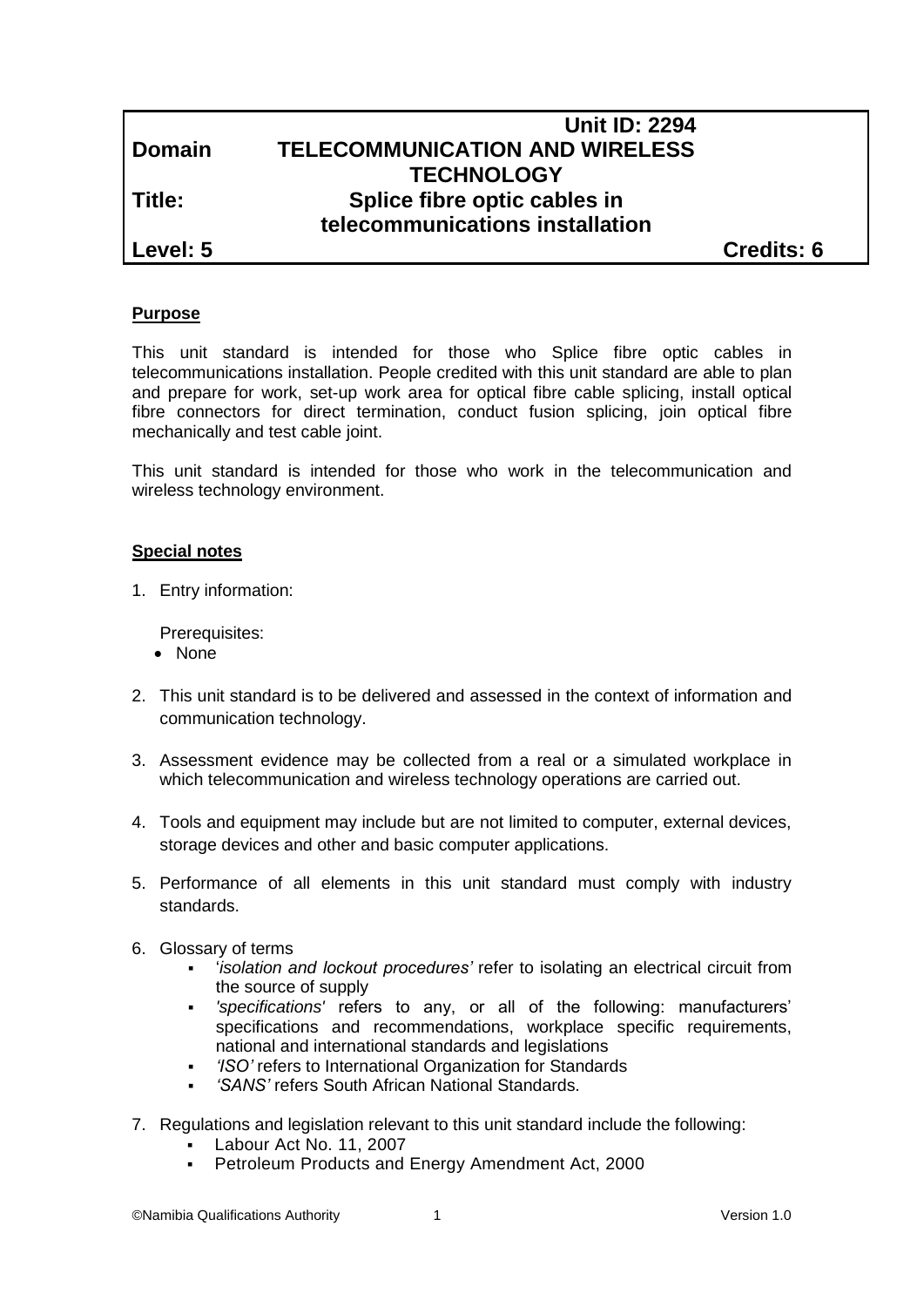- Occupational Health and Safety Regulations No. 18, 1997 and all subsequent amendments
- **ISO 14001 (Environmental Management Standard)**
- Petroleum (Exploration and Production) Amendment Act 1993 (Act 2 of 1993)
- Electricity Act, 2000 (Act No. 2 of 2000)

#### **Quality Assurance Requirements**

This unit standard and others within this subfield may be awarded by institutions, which meet the accreditation requirements set by the Namibia Qualifications Authority and the Namibia Training Authority and which comply with the national assessment and moderation requirements. Details of specific accreditation requirements and the national assessment arrangements are available from the Namibia Qualifications Authority on [www.namqa.org](http://www.namqa.org/) and the Namibia Training Authority on [www.nta.com.na.](http://www.nta.com.na/)

## **Elements and Performance Criteria**

#### **Element 1: Plan and prepare for work**

#### **Range**

Planning and preparation is to include but is not limited to worksite inspection, equipment defect identification, assessment of conditions and hazards and determination of work requirements.

#### **Performance Criteria**

- 1.1 Work instructions, including plans, specifications, quality requirements and operational details are obtained, confirmed and applied.
- 1.2 Safety requirements are followed in accordance with safety plans and policies.
- 1.3 Sign and barricade requirements are identified and adhered to.
- 1.4 Tools and equipment are selected according to requirements of the job.
- 1.5 Faulty tools and equipment are checked for serviceability.
- 1.6 Required material quantities to the work application are identified, obtained, prepared, safely handled and located ready for use.
- 1.7 Environmental protection requirements are identified and applied.

#### **Element 2: Set-up work area for optical fibre cable splicing**

#### **Performance Criteria**

2.1 Lightings are set up to ensure work is carried out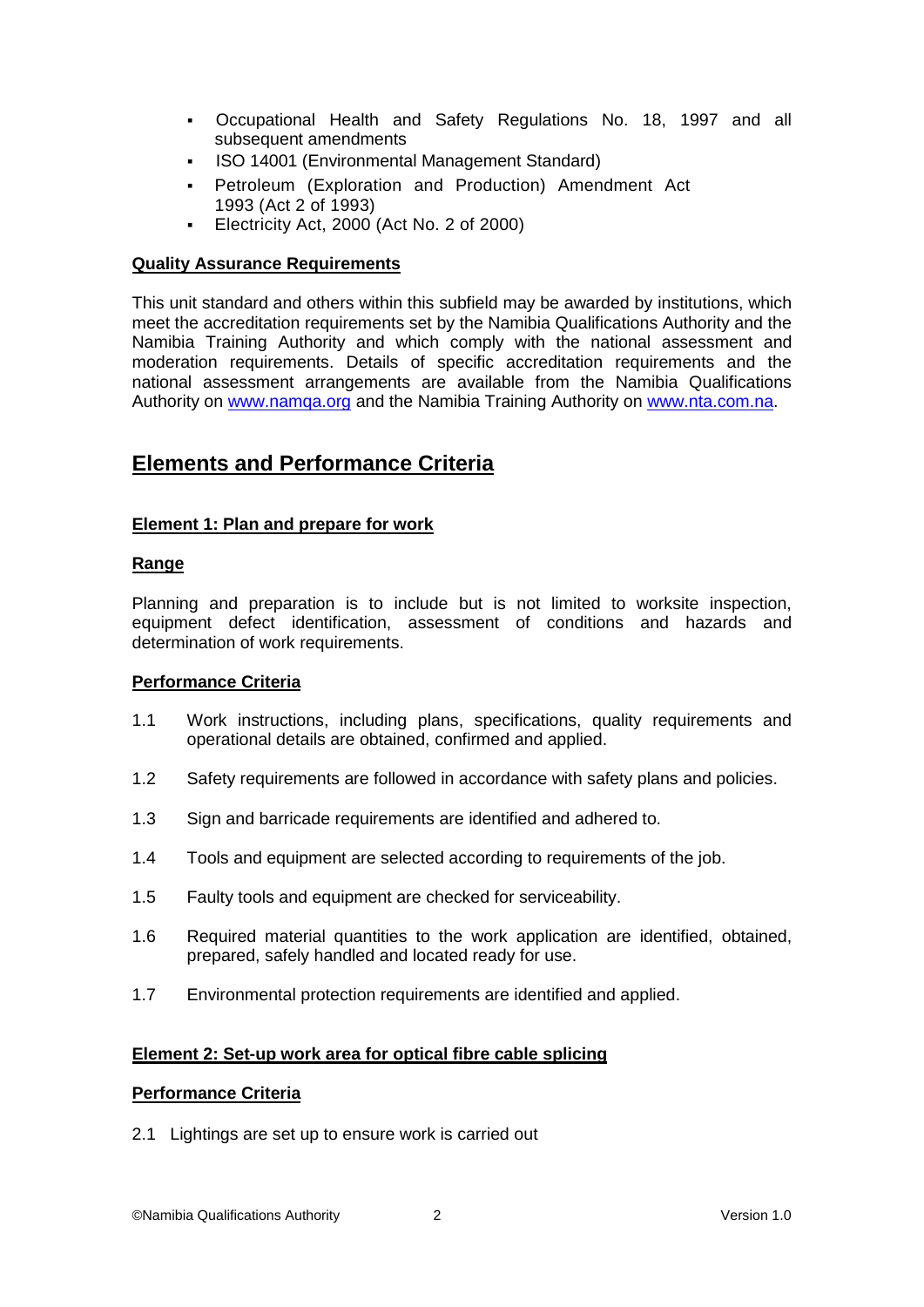2.1 Secure methods are carried out to avoid damage to cable and/or sheath according to manufacturers' instructions.

#### **Element 3: Install optical fibre connectors for direct termination**

#### **Performance Criteria**

- 3.1 Connector is selected to match terminating frame to design specifications.
- 3.2 Cable end is stripped and sheath removed to expose optical fibres in accordance with connector type in use and workplace procedures.
- 3.3 Optical fibre cable is handled in a safe manner to avoid risk of injury
- 3.4 Coatings are removed from exposed optical fibre to remove all possible contaminants.
- 3.5 Connector is fitted and crimped without damage to fibre or thread according to workplace procedures.
- 3.6 Adhesive is applied and cured according to manufacturers' specifications.
- 3.7 Direct termination is tested for signal strength to manufacturers and design requirements.
- 3.8 Connection end is polished to a smooth flat surface to ensure no optical path redirection after connection is made according to workplace procedures.

#### **Element 4: Conduct fusion splicing**

#### **Performance Criteria**

- 4.1 Cable end is stripped and sheath removed to expose optical fibres in accordance with splicing method in use.
- 4.2 Coatings are removed from exposed optical fibre to remove all possible contaminants according to workplace procedures.
- 4.3 Cleaver is applied to ensure a clean flat surface.
- 4.4 Fusion tool is set to required heat levels according to standards.
- 4.5 Fused fibres are aligned in a straight line and avoiding bubbles and cracks in joint.
- 4.6 Joint is tested for signal strength to manufacturers and design requirements.

#### **Element 5: Join optical fibre mechanically**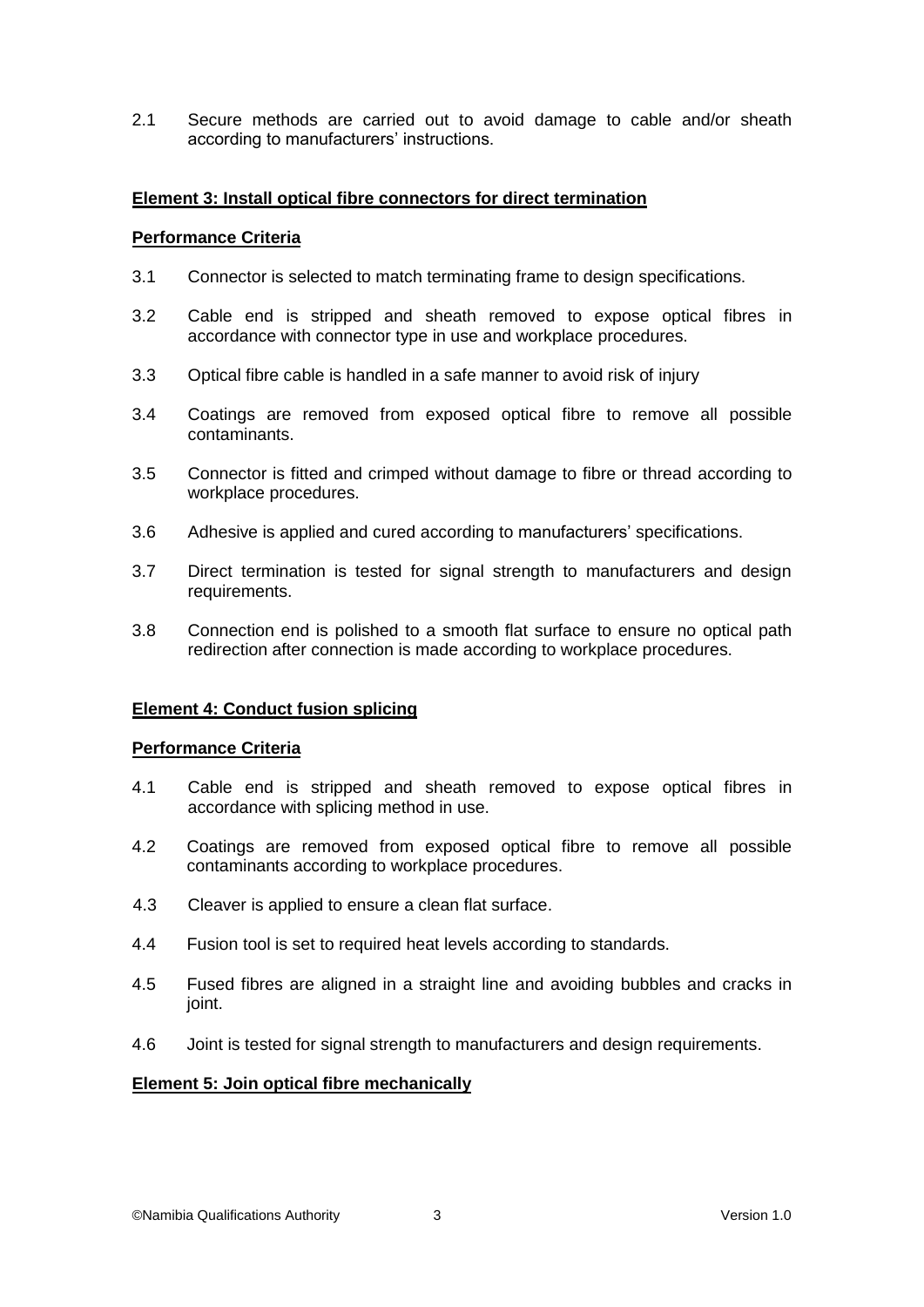### **Performance Criteria**

- 5.1 Cable is stripped and sheath removed to expose optical fibres in accordance with mechanical joining requirements.
- 5.2 Coatings are removed from exposed optical fibre to remove possible contaminants.
- 5.3 Cleaver is applied to ensure a clean flat surface.
- 5.4 Index matching gel is utilised at join to reduce variation in refractive index according to industry standards.
- 5.5 Splicing jig is used in accordance with manufacturers' specification.
- 5.6 Joint is tested for signal strength to manufacturers and design requirements.
- 5.7 Joined fibre is housed and supported in a suitable container in accordance with workplace procedures.

#### **Element 6: Test cable joint**

#### **Performance Criteria**

- 6.1 Test instruments are referenced and calibration current induced according to workplace procedures.
- 6.2 Different cable tests are performed to ensure joint complies with site specifications, manufacturers and industry standards.
- 6.3 Visual inspection of joint is undertaken to confirm soundness and completeness according to workplace procedures.

#### **Element 7: Complete work and clean up**

#### **Performance Criteria**

- 7.1 Work is completed and appropriate personnel notified in accordance with workplace procedures.
- 7.2 Work area is cleared of waste, cleaned, restored and secured in accordance with workplace procedures.
- 7.3 Reusable material is collected and stored in accordance with workplace procedures.
- 7.4 Tools and equipment are cleaned, checked and maintained in accordance with workplace procedures.
- 7.5 Work completion details are finalised in accordance with workplace procedures